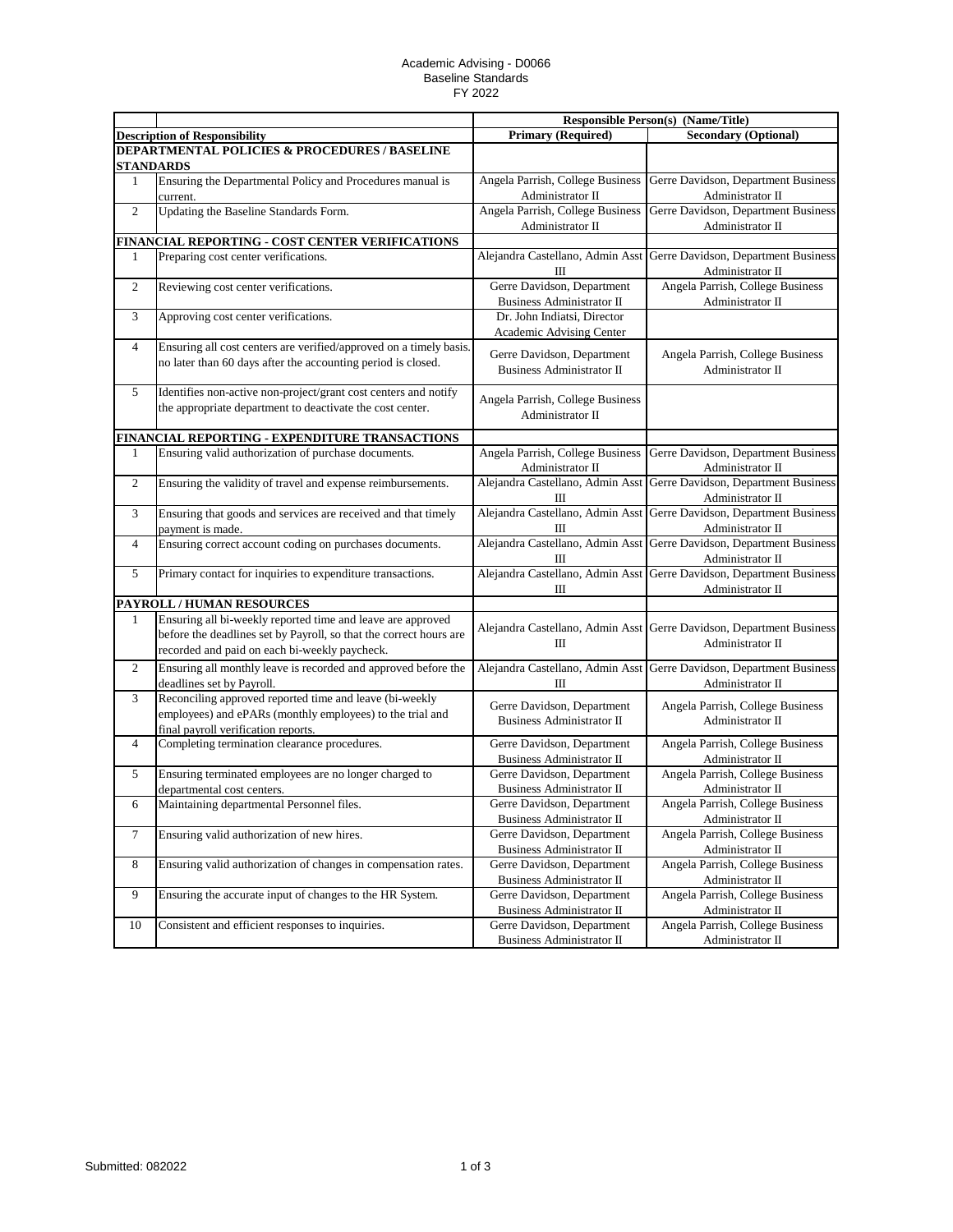## Academic Advising - D0066 Baseline Standards FY 2022

|                |                                                                                                                                                                                  | <b>Responsible Person(s) (Name/Title)</b>                      |                                                                                          |
|----------------|----------------------------------------------------------------------------------------------------------------------------------------------------------------------------------|----------------------------------------------------------------|------------------------------------------------------------------------------------------|
|                | <b>Description of Responsibility</b>                                                                                                                                             | <b>Primary (Required)</b>                                      | <b>Secondary (Optional)</b>                                                              |
|                | <b>CASH HANDLING</b>                                                                                                                                                             |                                                                |                                                                                          |
| 1              | Collecting cash, checks, etc.                                                                                                                                                    | Ш                                                              | Alejandra Castellano, Admin Asst Gerre Davidson, Department Business<br>Administrator II |
| $\overline{c}$ | Prepares Departmental Deposit Form.                                                                                                                                              | III                                                            | Alejandra Castellano, Admin Asst Gerre Davidson, Department Business<br>Administrator II |
| 3              | Approves Departmental Deposit Form.                                                                                                                                              | Alejandra Castellano, Admin Asst<br>$\mathbf{I}$               | Gerre Davidson, Department Business<br>Administrator II                                  |
| 4              | Transports deposit to the Cashiers Office.                                                                                                                                       | Alejandra Castellano, Admin Asst<br>$\mathbf{I}$               | Gerre Davidson, Department Business<br>Administrator II                                  |
| 5              |                                                                                                                                                                                  | Gerre Davidson, Department                                     | Gerre Davidson, Department Business                                                      |
|                | Preparing Journal Entries.                                                                                                                                                       | <b>Business Administrator II</b>                               | Administrator II                                                                         |
| 6              | Verifying deposits posted correctly in the Finance System.                                                                                                                       | Gerre Davidson, Department<br><b>Business Administrator II</b> | Gerre Davidson, Department Business<br>Administrator II                                  |
| $\tau$         | Adequacy of physical safeguards of cash receipts and<br>equivalent.                                                                                                              | Alejandra Castellano, Admin Asst<br>Ш                          | Gerre Davidson, Department Business<br>Administrator II                                  |
| 8              | Ensuring deposits are made timely.                                                                                                                                               | Alejandra Castellano, Admin Asst<br>$\mathbf{I}$               | Gerre Davidson, Department Business<br>Administrator II                                  |
| 9              | Ensuring all employees who handle cash have completed Cash                                                                                                                       |                                                                |                                                                                          |
|                | Security Procedures or Cash Deposit and Security Procedures<br>training.                                                                                                         | Angela Parrish, College Business<br>Administrator II           | Gerre Davidson, Department Business<br>Administrator II                                  |
| 10             | Updating Cash Handling Procedures as needed.                                                                                                                                     | Angela Parrish, College Business<br>Administrator II           | Angela Parrish, College Business<br>Administrator II                                     |
| 11             | Consistent and efficient responses to inquiries.                                                                                                                                 | Gerre Davidson, Department<br><b>Business Administrator II</b> | Angela Parrish, College Business<br>Administrator II                                     |
| PETTY CASH     |                                                                                                                                                                                  |                                                                |                                                                                          |
| 1              | Preparing petty cash disbursements.                                                                                                                                              | N/A                                                            |                                                                                          |
| $\overline{c}$ | Ensuring petty cash disbursements are not for more than \$100.                                                                                                                   | N/A                                                            |                                                                                          |
| 3              | Ensuring petty cash disbursements are made for only authorized<br>purposes.                                                                                                      | N/A                                                            |                                                                                          |
| $\overline{4}$ | Approving petty cash disbursements.                                                                                                                                              | N/A                                                            |                                                                                          |
| 5              | Replenishing the petty cash fund timely.                                                                                                                                         | N/A                                                            |                                                                                          |
| 6              | Ensuring the petty cash fund is balanced after each<br>disbursement.                                                                                                             | N/A                                                            |                                                                                          |
|                | <b>CONTRACT ADMINISTRATION</b>                                                                                                                                                   |                                                                |                                                                                          |
| 1              | Ensuring departmental personnel comply with contract<br>administration policies/procedures.                                                                                      | Gerre Davidson, Department<br><b>Business Administrator II</b> | Angela Parrish, College Business<br>Administrator II                                     |
|                | PROPERTY MANAGEMENT                                                                                                                                                              |                                                                |                                                                                          |
| 1              | Performing the annual inventory.                                                                                                                                                 | Alejandra Castellano, Admin Asst<br>Ш                          |                                                                                          |
| $\overline{2}$ | Ensuring the annual inventory was completed correctly.                                                                                                                           | Alejandra Castellano, Admin Asst<br>$\mathbf{I}$               | Angela Parrish, College Business<br>Administrator II                                     |
| 3              | Tagging equipment.                                                                                                                                                               | IT                                                             |                                                                                          |
| $\overline{4}$ | Approving requests for removal of equipment from campus.                                                                                                                         | Alejandra Castellano, Admin Asst<br>Ш                          | Angela Parrish, College Business<br>Administrator II                                     |
|                | <b>DISCLOSURE FORMS</b>                                                                                                                                                          |                                                                |                                                                                          |
| 1              | Ensuring all employees with purchasing influence complete the<br>annual Related Party disclosure statement online.                                                               | Angela Parrish, College Business<br>Administrator II           |                                                                                          |
| $\overline{c}$ | Ensuring all full time, benefits eligible, exempt faculty and staff<br>complete the Consulting disclosure statement online.                                                      | Angela Parrish, College Business<br>Administrator II           |                                                                                          |
| 3              | Ensuring that all Principal and Co-Principal Investigators<br>complete the annual Conflict of Interest disclosure statement for<br>the Office of Research and Sponsored Programs | Angela Parrish, College Business<br>Administrator II           |                                                                                          |
|                | <b>RESEARCH ADMINISTRATION</b>                                                                                                                                                   |                                                                |                                                                                          |
| 1              | Verifies that all grant cost centers contain positive budgetary<br>balances.                                                                                                     | N/A                                                            |                                                                                          |
| $\overline{2}$ | Ensuring that research expenditures are covered by funds from<br>sponsors.                                                                                                       | N/A                                                            |                                                                                          |